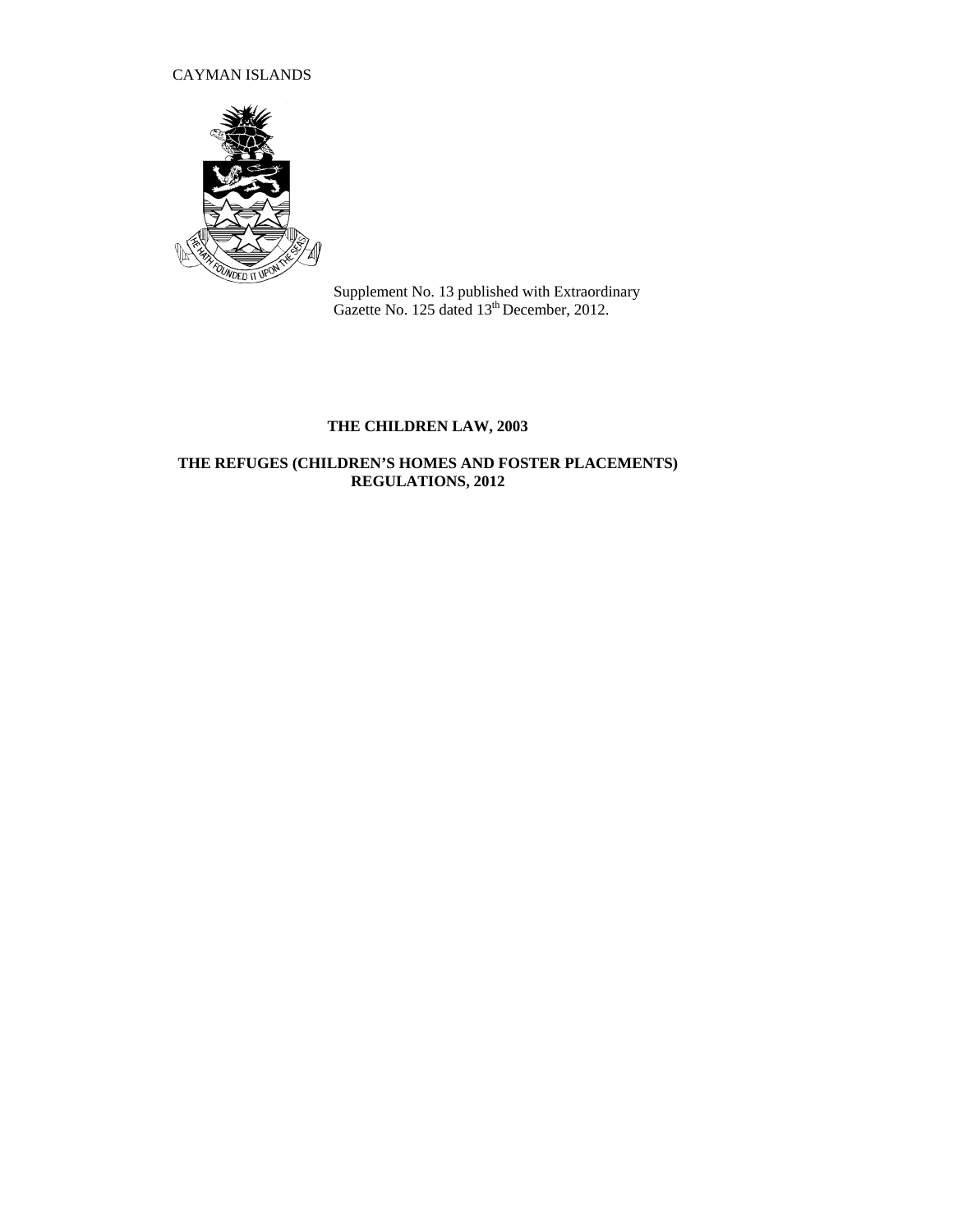### **THE REFUGES (CHILDREN'S HOMES AND FOSTER PLACEMENTS) REGULATIONS, 2012**

### **ARRANGEMENT OF REGULATIONS**

- 1. Citation
- 2. Definitions
- 3. Requirements
- 4. Withdrawal of Certificate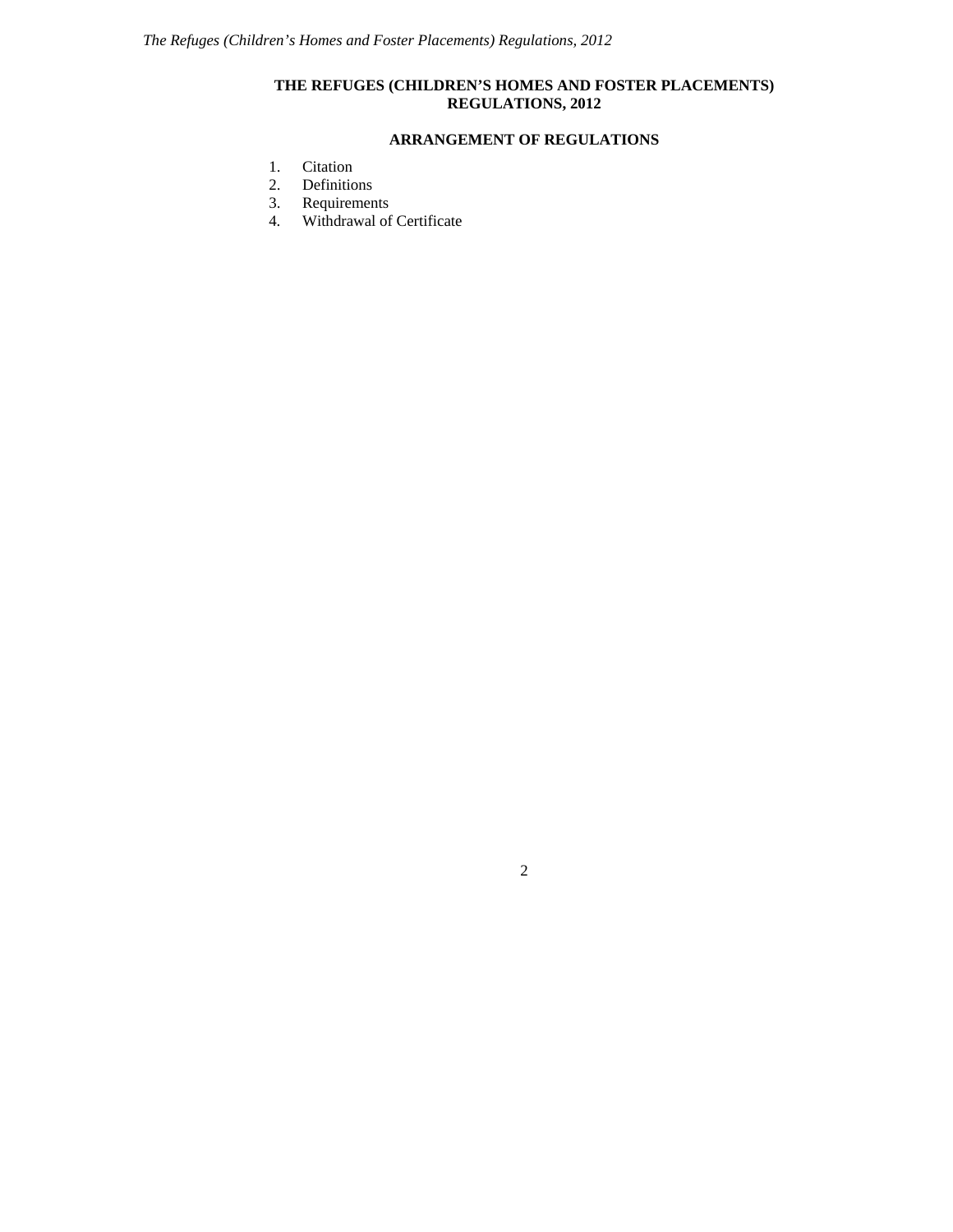CAYMAN ISLANDS

### **THE CHILDREN LAW, 2003**

#### **THE REFUGES (CHILDREN'S HOMES AND FOSTER PLACEMENTS) REGULATIONS, 2012**

The Governor in Cabinet, in exercise of the powers conferred by sections 54(2) of the Children Law, 2003, hereby makes the following Regulations-

1. These Regulations may be cited as the Refuges (Children's Homes and Foster Placements) Regulations, 2012. Citation

2. In these Regulations-<br>
Definitions

"certificate" means a certificate issued under section 54 of the Law;

"designated officer" means a police officer designated for the purpose of these Regulations by the Commissioner of Police for the police area within which-

- (a) a home which is provided as a refuge pursuant to section 54(1) of the Law is situated; or
- (b) a foster parent who provides a refuge pursuant to section 54(1A) of the Children (Amendment) Law, 2009, lives;

"home" means a registered children's home, community home or voluntary home;

"Law" means the Children Law, 2003; and

"responsible person" in relation to a child means-

- (a) except where a person has care of the child as mentioned in paragraph (b)-
	- (i) a parent of his;
	- (ii) a person who is not a parent of his, but who has parental responsibility for him; and
	- (iii) any person who for the time being has care of him not being a person providing a refuge; or

3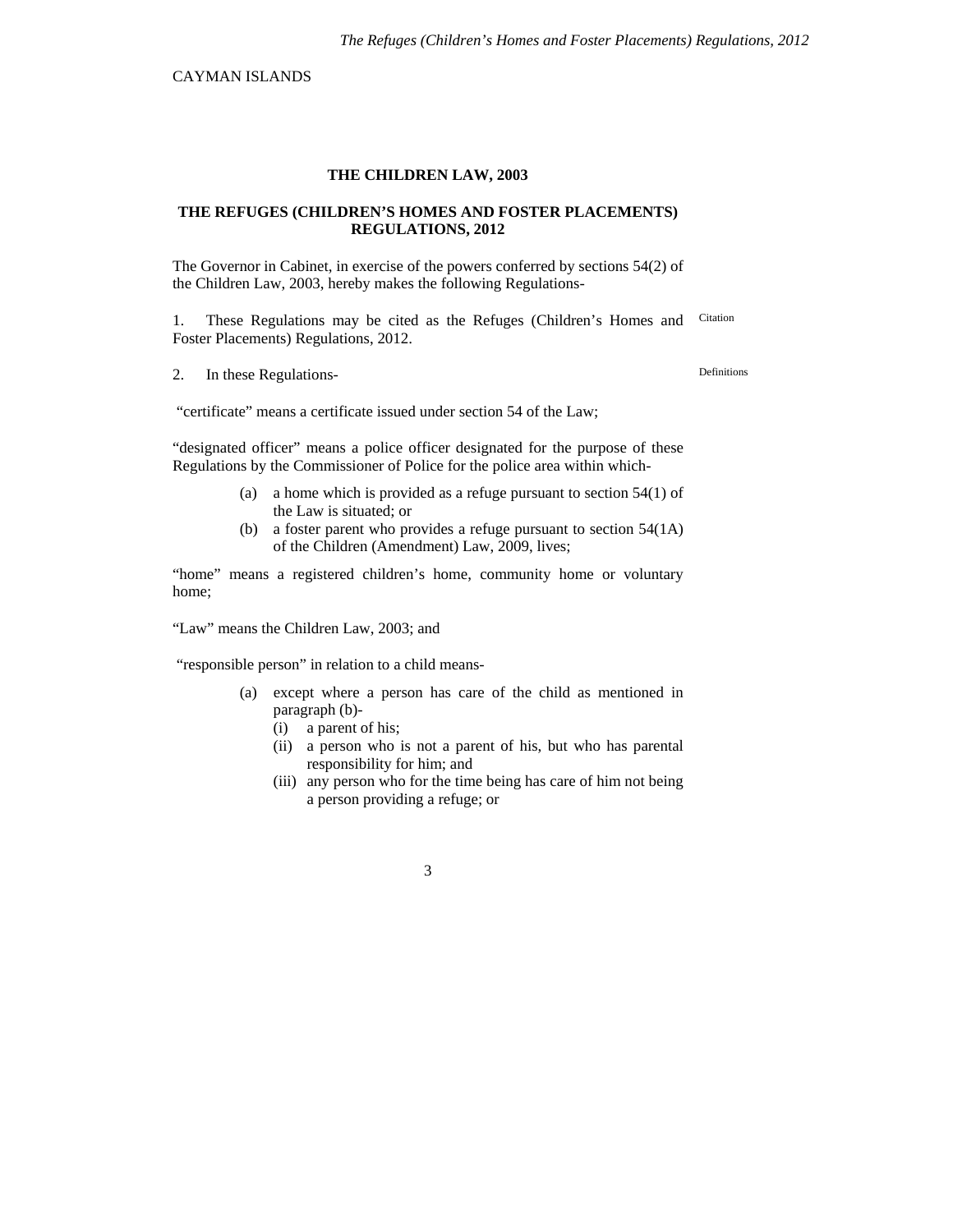#### *The Refuges (Children's Homes and Foster Placements) Regulations, 2012*

(b) any person who for the time being has care of the child by virtue of a care order, emergency protection order or section 49 of the Law.

Requirements 3. (1) The provisions of this regulation shall apply while a certificate is in force with respect to a home or a foster parent.

> (2) A child shall not be provided with a refuge unless it appears to the person providing that refuge that the child would be at risk of harm unless the child is or continues to be provided with a refuge.

> (3) As soon as is practicable after admitting a child to a home for the purpose of providing a refuge or after a foster parent provides a refuge for a child, and in any event, within twenty-four hours of such provision, the person providing the refuge for the child shall-

- (a) notify the designated officer and the Department that a child has been admitted to the home, or provided with refuge by a foster parent, together with the telephone number by which the person providing the refuge for the child may be contacted;
- (b) if he knows the child's name, notify the designated officer and the Department of that name; and
- (c) if he knows the child's last permanent address, notify the designated officer and the Department of that address.

(4) Where subsequently the person providing the refuge discovers the child's name or last permanent address he shall immediately notify the designated officer and the Department.

(5) As soon as is reasonably practicable after providing the refuge for the child, and in any event within twenty four hours of becoming aware of the identity of the responsible person for the child, the person providing the refuge shall give to the designated officer and the Department the name and address of the responsible person.

(6) The requirements of paragraph (7) shall apply where the designated officer has been notified or is otherwise aware-

- (a) that a child is being provided with a refuge; and
- (b) of the name and address of a responsible person.
- (7) The designated officer, after consultation with the Department shall-
	- (a) inform the responsible person-
		- (i) that the child is being provided with a refuge;
		- (ii) by whom the refuge is being provided;
			- 4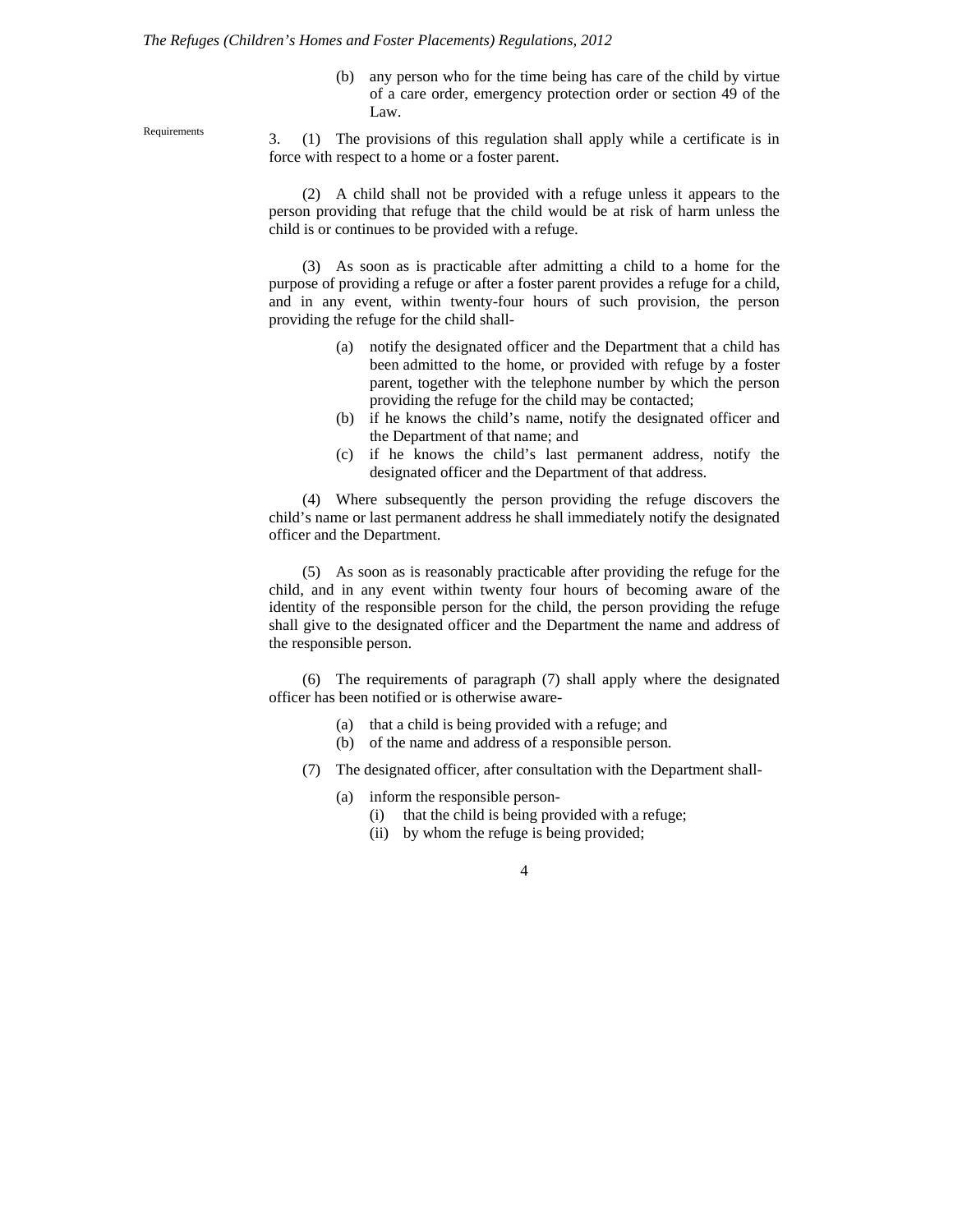- (b) notify the responsible person of a telephone number by which the person providing the refuge for the child may be contacted; and
- (c) not disclose to any person the address of the place at which the refuge is provided.

(8) Where a child ceases to be provided with a refuge, the person who provided him with the refuge shall notify the designated officer and the Department.

(9) No child shall be provided with a refuge in any one place for a continuous period of more than fourteen days or for more than twenty-one days in any period of three months.

4. (1) The Governor in Cabinet may withdraw a certificate at any time- Withdrawal of

**Certificate** 

- (a) where a person providing a refuge fails to comply with a requirement of regulation 3;
- (b) where in relation to conduct, a person providing a refuge in a home fails to comply with any provision of Part II of the Registered Children's Homes Regulations, 2012, Part II of the Voluntary Homes Regulations, 2012 or Part II of the Community Homes Regulations, 2012;
- (c) where a foster parent providing a refuge fails to comply with any provision contained in the agreement relating to him concerning the matters to which paragraphs 3 to 9 of Schedule 2 to the Foster Placement (Children) Regulations, 2012 apply and any provision contained in the agreement relating to him concerning the matters to which paragraphs 4 to 8 of Schedule 3 to those Regulations apply in respect of an emergency placement under those Regulations; or
- (d) where, subject to the Rehabilitation of Offenders Law (1998 Revision), a person providing a refuge or any person assisting in that respect has had proceedings instituted against him in relation to, or has been convicted of, any criminal offence.

(2) Where a certificate is withdrawn, the person carrying on the home in respect of which, or the foster parent in respect of whom, it was issued shall return it immediately to the Governor in Cabinet.

(1998 Revision)

5